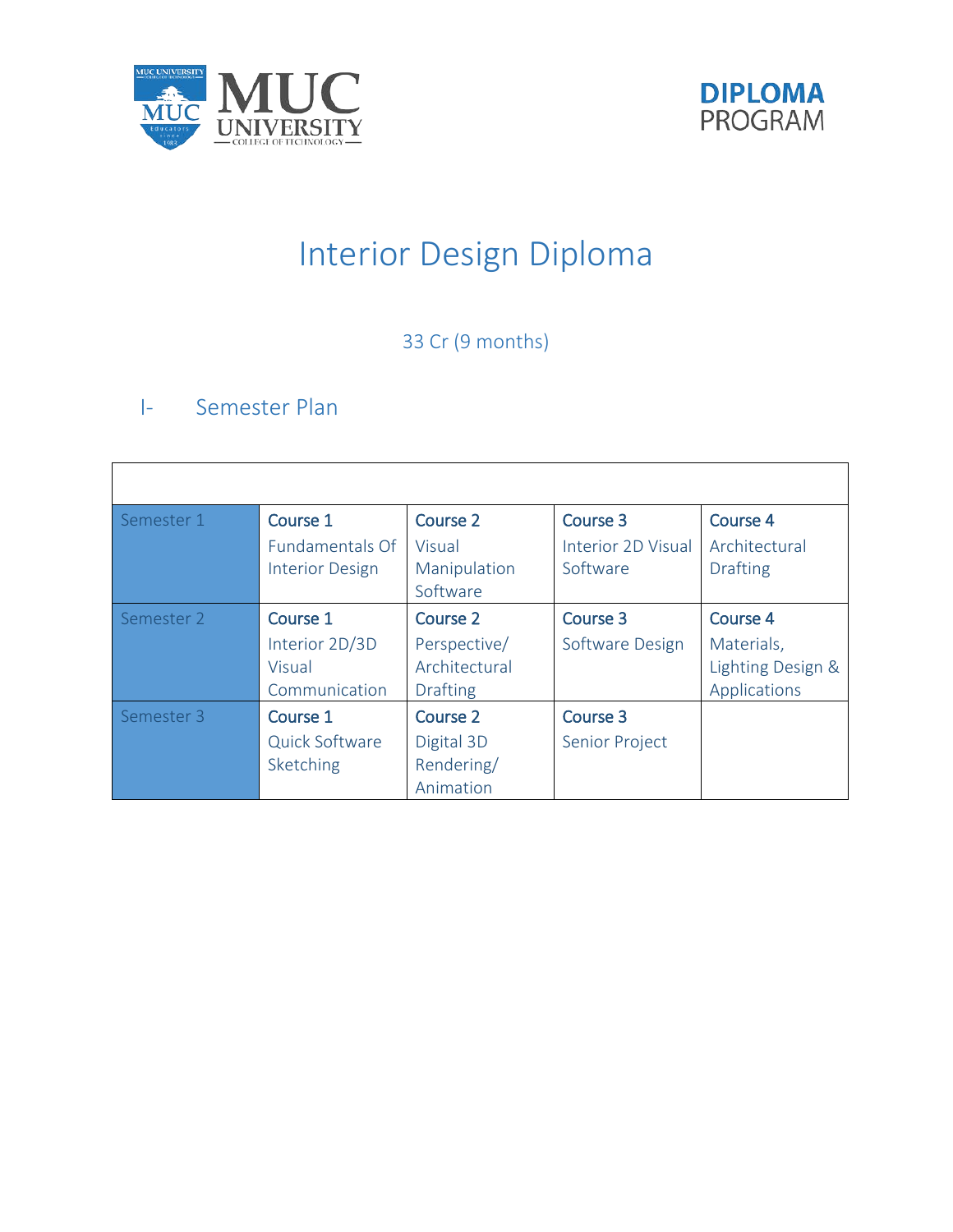



# II- What Can I work with this Diploma?

- − Estates Designer
- − Furniture designer
- − Interior designer
- − Interior Design Office Assistant
- − Product designer
- − Stylist
- − Floral Designer
- − Landscape architect
- − Textile designer
- − Home Lighting Advisor

# III- Where Can I work with this Diploma?

- − Interior design firms
- − Architectural firms
- − Retail stores
- − Design departments of industries
- − Homes
- − Hospitals
- − Hotels
- − Banks
- − Exhibitions
- − Events Management Companies
- − Contractors
- − Freelance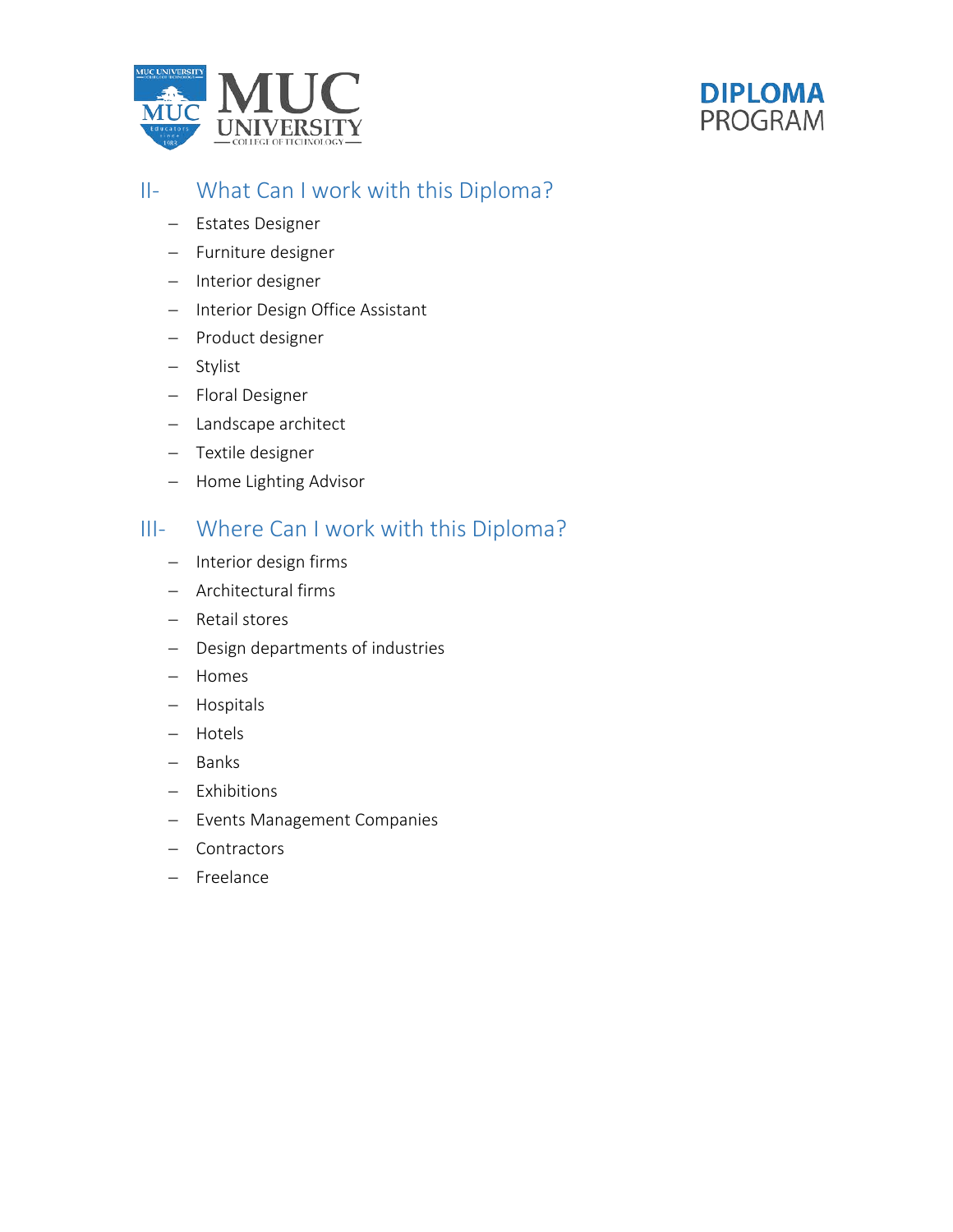



# IV- Course Description

| Semester 1 | Course 1               | Course 2     | Course 3                           | Course 4        |
|------------|------------------------|--------------|------------------------------------|-----------------|
|            | Fundamentals of Visual |              | Interior 2D Visual   Architectural |                 |
|            | <b>Interior Design</b> | Manipulation | Software                           | <b>Drafting</b> |
|            |                        | Software     |                                    |                 |

## Course 1 Description (Fundamentals of Interior Design (Interior Basics and Space Planning)): (- 6 hours- 15 weeks)

In this course students will be introduced to the design process, basic design vocabulary and various presentation skills and techniques. Professional practices and responsibilities, trade resources, and the value of design organizations will be discussed. They will be exposed to all drawing tools by applying may projects. And also, know the design process to small-scale residential and commercial projects (plan, section, elevation). Emphasis will be placed on spatial organization and sequencing, human anthropometrics and conceptual problem solving in threedimensional space. Students will be expected to present their design solutions through oral, written and visual means to do residential and commercial projects, and through out the knowledge of design principles, circulation, and history of interior design.

## Course 2 Description (Visual manipulation software (Adobe Photoshop)): (- 3 hours- 15 weeks)

An introduction to learn how to use the Photoshop program and start doing rendering for interior texture such as walls, tiles, fabric, etc., and to import plans or sections on elevations from AutoCAD to Photoshop program.

## Course 3 Description (Interior 2D visual software (Auto CAD)): (- 3 hours- 15 weeks)

This course is an introduction to basic computer-aided drafting. Emphasis is placed on drawing setup; creating and modifying geometry; storing and retrieving files predefined shapes; placing, rotating, and scaling objects, adding text and dimensions, using layers, coordinating systems; as well as input and output devices.

Upon completion, students should be able to use specific computer applications to complete drawings and plot/print. Students will be taught to use CAD software effectively to create computer-generated floor plans, elevations, and details that meet current industry standards.

#### Course 4 Description (Architectural Drafting): (- 4 hours- 15 weeks)

In this course, students will be introduced to the fundamentals of manual drafting and the tools used in this technique. Some of the goals are to learn basic interior drafting vocabulary, line quality, lettering, and drafting conventions for floor plans, furniture plans, interior elevations, building sections, stairs, and reflected ceiling plans.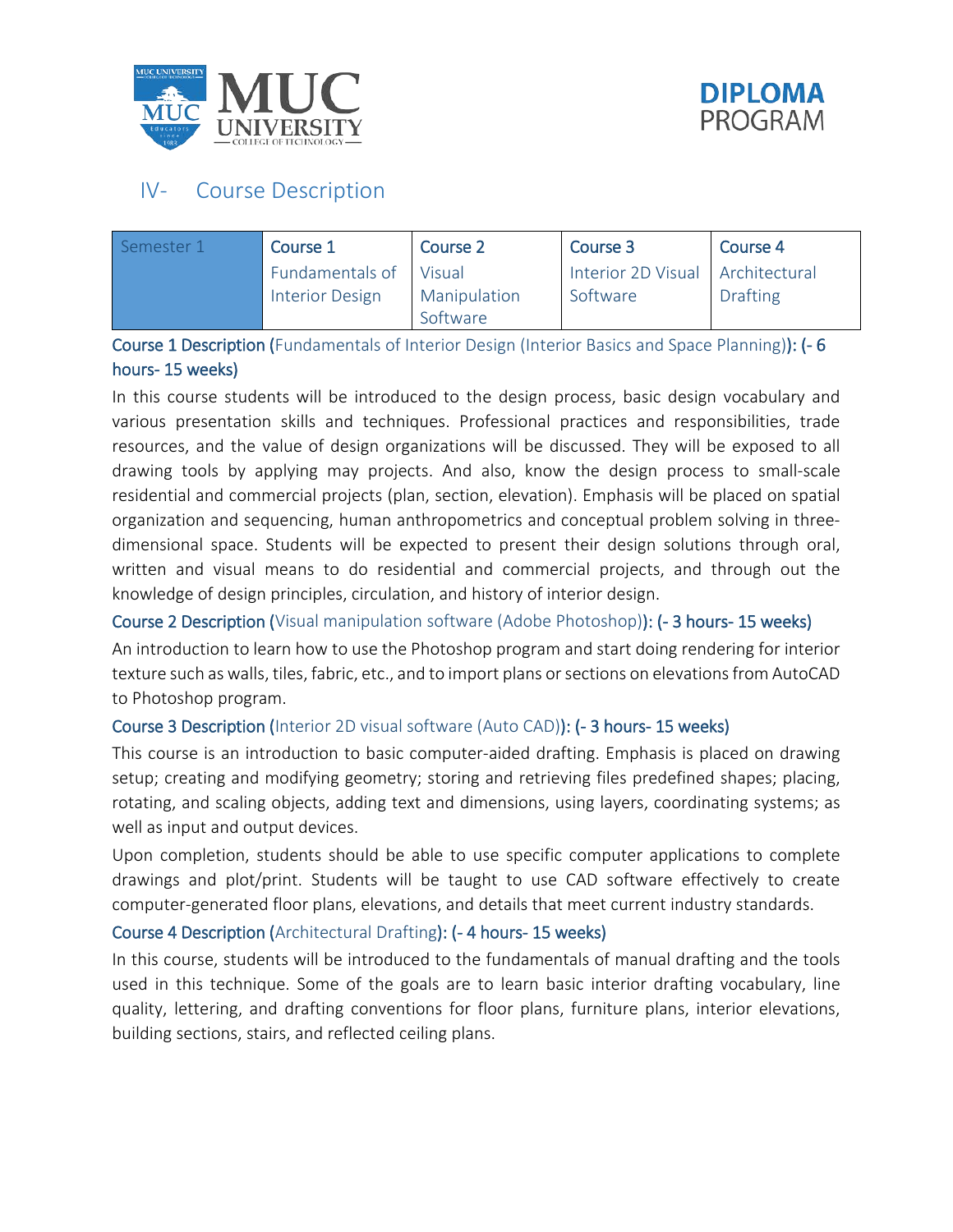



| Semester 2 | Course 1       | Course 2        | Course 3 | Course 4               |
|------------|----------------|-----------------|----------|------------------------|
|            | Interior 2D/3D | Perspective/    | Software | Materials,             |
|            | Visual         | Architectural   | Design   | <b>Lighting Design</b> |
|            | Communication  | <b>Drafting</b> |          | & Applications         |

Course 1 Description (Interior 2D/3D Visual Communication (AutoCAD/ Photoshop/ 3D MAX)): (- 3 hours- 15 weeks)

In this course, the students will learn by using 3 softwares methods for interior design, together with current software applications, students explore the relationship between maps and image, as well as the design and impact. This course explores the three-dimensional viewing by learning 3D Max, build construction capabilities on AutoCAD and rendering it with photoshop program.

#### Course 2 Description (Perspective/ Architectural Drafting): (- 4 hours- 15 weeks)

This course is designed to teach students to generate perspective drawings by mechanical construction. Perspective techniques will be introduced as students continue to build on skills acquired in Drawing, Quick Sketching and Visual Communication I. Various media will be demonstrated and applied to perspective drawings and floor plans with the knowledge of the fundamentals of manual drafting and the tools used in this technique. Some of the goals are to learn basic interior drafting vocabulary, line quality, lettering, and drafting conventions for floor plans, furniture plans, interior elevations, building sections, stairs, and reflected ceiling plans.

## Course 3 Description (Software Design (Adobe Illustrator/ Adobe Photoshop)): (- 3 hours- 15 weeks)

In this course, the students will learn to draw the perspectives of design, form, manufacturing processes, sustainability, and utility. they will create prototypes, plans, section and elevations and render them. Students completing the course will describe, demonstrate, compare, analyze, and integrate.

#### Course 4 Description (Materials, Lighting Design & Applications): (- 4 hours- 15 weeks)

In this course students will examine non-textile-based materials, available resources, and methods of production, construction and installation. Through a study of current product applications, they will learn how to select, specify and apply appropriate materials and finishes on the basis of aesthetics, material cost, environmental impact and performance; they will also acquire knowledge of fabric and textile. The student will also develop a lighting vocabulary while creating skills driven by technical and design principles associated with lighting. In addition, skills are developed which are required to successfully convey lighting design through industry-standard techniques.

#### Semester 3: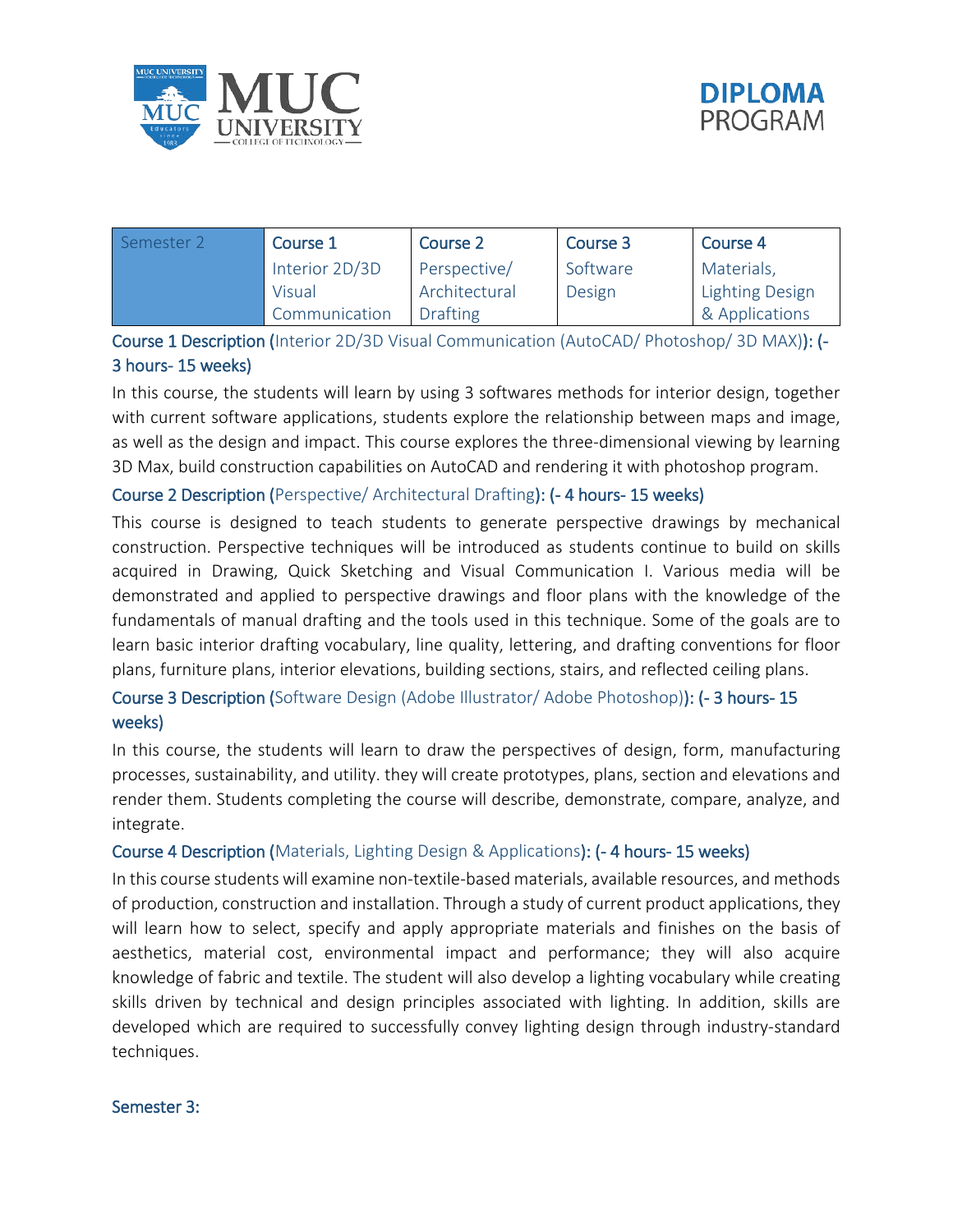



| Semester 3 | Course 1              | Course 2   | Course 3              |
|------------|-----------------------|------------|-----------------------|
|            | <b>Quick Software</b> | Digital 3D | <b>Senior Project</b> |
|            | Sketching             | Rendering/ |                       |
|            |                       | Animation  |                       |

Course 1 Description (Quick Software Sketching (Sketchup, Lumion, And Photoshop): (- 3 hours-15 weeks)

This course covers the architectural drafting and illustration techniques for two- and threedimensional interior drawings, using both manual and digital skills and media, as a means of communicating ideas, information and quantitative data. Industry standard software, such as SketchUp, Lumion, and Photoshop are introduced.

## Course 2 Description (Digital 3D Rendering/ Animation): (- 4 hours- 15 weeks)

This course teaches students a 3D visualization software (3D MAX for example) suitable for the highest level of professional architectural presentations. Students will learn to unleashing creativity and helping you show your design complete with shadows, lighting, rich and animated entourage, and photorealistic or conceptual effects.

#### Course 3 Description (Senior Project): (- 3 hours- 15 weeks)

The thesis + its project and studies + problem solving It will also contain

Do a full research about the project.

Design new ideas for projects (ideas that give society the opportunity to transform from a negative problem into a positive solution)

Do the project mood board includes (concept, color scheme, project name, logo, location, why I chose this project, bubble diagram).

The senior project plans scale is 1/50 AutoCAD (furniture plan, ceiling plan, tiling plan, sanitary plan, mechanical plan. The Senior minimum project space varies between 2000 m and maximum 3000 m.

Require to do minimum: 6 sections, 3 render (photoshop) and 3 non render (AutoCAD), and 6 scenes on 3D max.

Video animation

Show the details for the blow-up area.